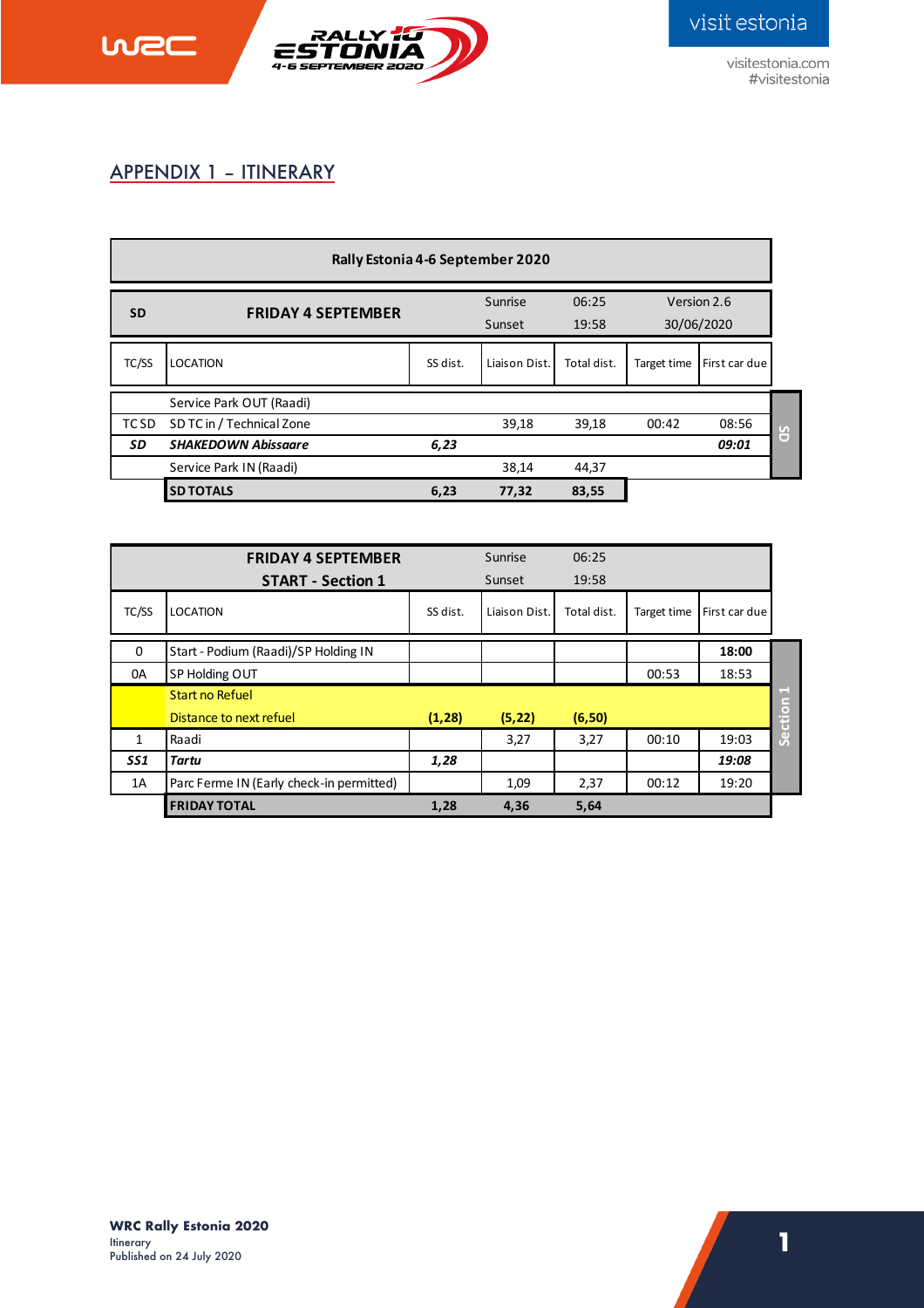

wec

visitestonia.com #visitestonia

| Rally Estonia 4-6 September 2020 |                                                                       |                                                   |               |             |             |               |  |
|----------------------------------|-----------------------------------------------------------------------|---------------------------------------------------|---------------|-------------|-------------|---------------|--|
|                                  | <b>SATURDAY 5 SEPTEMBER</b>                                           |                                                   | Sunrise       | 06:27       |             | Version 2.6   |  |
|                                  |                                                                       |                                                   |               |             |             |               |  |
|                                  |                                                                       | Sunset<br>19:55<br>30/06/2020<br>Sections 2 and 3 |               |             |             |               |  |
| TC/SS                            | <b>LOCATION</b>                                                       | SS dist.                                          | Liaison Dist. | Total dist. | Target time | First car due |  |
| 1Β                               | Parc Ferme OUT                                                        |                                                   |               |             |             | 06:33         |  |
| 1 <sup>C</sup>                   | Service A IN                                                          |                                                   | 0,86          | 0,86        | 00:05       | 06:38         |  |
|                                  | <b>SERVICE A (Raadi)</b>                                              | (1, 28)                                           | (5, 22)       | (6, 50)     | 00:15       |               |  |
| 1D                               | Service A OUT                                                         |                                                   |               |             |             | 06:53         |  |
| <b>RZ</b>                        | <b>Refuel Raadi</b>                                                   |                                                   |               |             |             |               |  |
| $\mathbf{1}$                     | Distance to next refuel                                               | (37, 12)                                          | (47, 21)      | (67, 44)    |             |               |  |
| 2                                | Prangli                                                               |                                                   | 36,50         | 36,50       | 00:44       | 07:37         |  |
| SS <sub>2</sub>                  | Prangli 1                                                             | 20,23                                             |               |             |             | 07:40         |  |
| 3                                | Karste                                                                |                                                   | 10,71         | 30,94       | 00:38       | 08:18         |  |
| SS3                              | Kanepi 1                                                              | 16,89                                             |               |             |             | 08:21         |  |
| <b>RZ</b>                        | Remote Refuel Otepää                                                  |                                                   | (9, 70)       |             |             |               |  |
| $\overline{2}$                   | Distance to next refuel                                               | (36,08)                                           | (124, 12)     | (186, 79)   |             |               |  |
| 4                                | Rüa                                                                   |                                                   | 13,72         | 30,61       | 00:40       | 09:01         |  |
| SS4                              | Otepää 1 (Live TV)                                                    | 9,60                                              |               |             |             | 09:08         |  |
| 5                                | Mäeküla                                                               |                                                   | 25,01         | 34,61       | 00:49       | 09:57         |  |
| SS5                              | Mäeküla 1                                                             | 14,76                                             |               |             |             | 10:00         |  |
| 6                                | Vellavere                                                             |                                                   | 59,51         | 74,27       | 01:16       | 11:16         |  |
| SS6                              | Elva 1                                                                | 11,72                                             |               |             |             | 11:19         |  |
| 6A                               | Regroup & Technical Zone IN                                           |                                                   | 35,58         | 47,30       | 01:05       | 12:24         |  |
| 6B                               | Regroup OUT & Flexi Service BIN                                       |                                                   |               |             | 00:50       | 13:14         |  |
|                                  | <b>SERVICE B (Raadi)</b>                                              | (73, 20)                                          | (181, 03)     | (254, 23)   | 00:30       |               |  |
| 6C                               | Service BOUT                                                          |                                                   |               |             |             | 13:44         |  |
| RZ                               | <b>Refuel Raadi</b>                                                   |                                                   |               |             |             |               |  |
| 3                                | Distance to next refuel                                               | (37, 12)                                          | (56, 91)      | (94, 03)    |             |               |  |
| 7                                | Prangli                                                               |                                                   | 36,50         | 36,50       | 00:50       | 14:34         |  |
| SS7                              | Prangli 2                                                             | 20,23                                             |               |             |             | 14:37         |  |
| 8                                | Karste                                                                |                                                   | 10,71         | 30,94       | 00:38       | 15:15         |  |
| <b>SS8</b>                       | Kanepi 2                                                              | 16,89                                             |               |             |             | 15:18         |  |
| <b>RZ</b>                        | Remote Refuel Otepää                                                  |                                                   | (9, 70)       |             |             |               |  |
| 4                                | Distance to next refuel                                               | (36,08)                                           | (124, 12)     | (160, 20)   |             |               |  |
| 9                                | Rüa                                                                   |                                                   | 13,72         | 30,61       | 00:43       | 16:01         |  |
| <b>SS9</b>                       | Otepää 2 (Live TV)                                                    | 9,60                                              |               |             |             | 16:08         |  |
| 10                               | Mäeküla                                                               |                                                   | 25,01         | 34,61       | 00:49       | 16:57         |  |
| <b>SS10</b>                      | Mäeküla 2                                                             | 14,76                                             |               |             |             | 17:00         |  |
| 11                               | Vellavere                                                             |                                                   | 59,51         | 74,27       | 01:16       | 18:16         |  |
| <b>SS11</b>                      | Elva <sub>2</sub>                                                     | 11,72                                             |               |             |             | 18:19         |  |
| 11A                              | Technical Zone IN                                                     |                                                   | 35,58         | 47,30       | 01:05       | 19:24         |  |
| 11B                              | Technical OUT & Flexi Service BIN                                     |                                                   |               |             | 00:10       | 19:34         |  |
|                                  | <b>FLEXI SERVICE C (Raadi)</b>                                        | (73, 20)                                          | (181, 03)     | (254, 23)   | 00:45       |               |  |
| 11C                              | Flexi service COUT & Parc Ferme IN (Early check-in permitted)         |                                                   |               |             |             | 20:19         |  |
|                                  | All Cars (except re-starting crews) to be in Parc Ferme no later than |                                                   |               |             |             | 23:00         |  |
|                                  | <b>SATURDAY TOTAL</b>                                                 | 146,40                                            | 362,92        | 509,32      |             |               |  |
|                                  |                                                                       |                                                   |               |             |             |               |  |